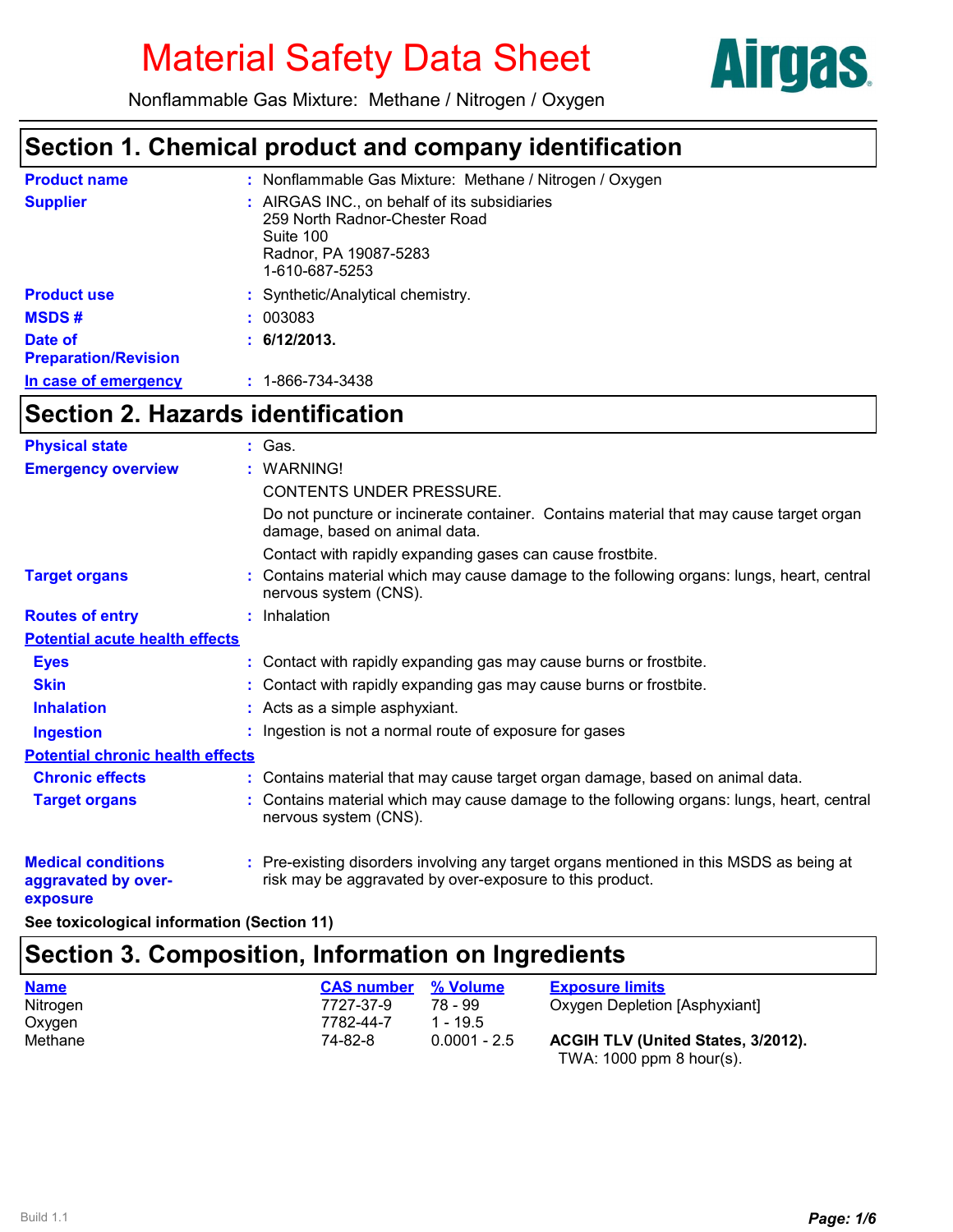## **Section 4. First aid measures**

No action shall be taken involving any personal risk or without suitable training.If it is suspected that fumes are still present, the rescuer should wear an appropriate mask or self-contained breathing apparatus.It may be dangerous to the person providing aid to give mouth-to-mouth resuscitation.

| <b>Eve contact</b>  | : Check for and remove any contact lenses. Immediately flush eyes with plenty of water<br>for at least 15 minutes, occasionally lifting the upper and lower eyelids. Get medical<br>attention immediately.                                                                                  |
|---------------------|---------------------------------------------------------------------------------------------------------------------------------------------------------------------------------------------------------------------------------------------------------------------------------------------|
| <b>Skin contact</b> | : In case of contact, immediately flush skin with plenty of water for at least 15 minutes<br>while removing contaminated clothing and shoes. Wash clothing before reuse. Clean<br>shoes thoroughly before reuse. Get medical attention immediately.                                         |
| <b>Frostbite</b>    | : Try to warm up the frozen tissues and seek medical attention.                                                                                                                                                                                                                             |
| <b>Inhalation</b>   | : Move exposed person to fresh air. If not breathing, if breathing is irregular or if<br>respiratory arrest occurs, provide artificial respiration or oxygen by trained personnel.<br>Loosen tight clothing such as a collar, tie, belt or waistband. Get medical attention<br>immediately. |
| <b>Ingestion</b>    | : As this product is a gas, refer to the inhalation section.                                                                                                                                                                                                                                |

## **Section 5. Fire-fighting measures**

| <b>Flammability of the product</b>                       | : Non-flammable.                                                                                                                                                         |
|----------------------------------------------------------|--------------------------------------------------------------------------------------------------------------------------------------------------------------------------|
| <b>Auto-ignition temperature</b>                         | : Lowest known value: 287°C (548.6°F) (methane).                                                                                                                         |
| <b>Flash point</b>                                       | : Lowest known value: Closed cup: $-104^{\circ}$ C ( $-155.2^{\circ}$ F). (methane)                                                                                      |
| <b>Flammable limits</b>                                  | : Greatest known range: Lower: 1.8% Upper: 8.4% (methane)                                                                                                                |
| <b>Products of combustion</b>                            | : Decomposition products may include the following materials:<br>carbon dioxide<br>carbon monoxide<br>nitrogen oxides                                                    |
| <b>Fire-fighting media and</b><br><b>instructions</b>    | : Use an extinguishing agent suitable for the surrounding fire.                                                                                                          |
|                                                          | Apply water from a safe distance to cool container and protect surrounding area. If<br>involved in fire, shut off flow immediately if it can be done without risk.       |
|                                                          | Contains gas under pressure. In a fire or if heated, a pressure increase will occur and<br>the container may burst or explode.                                           |
| <b>Special protective</b><br>equipment for fire-fighters | : Fire-fighters should wear appropriate protective equipment and self-contained breathing<br>apparatus (SCBA) with a full face-piece operated in positive pressure mode. |

### **Section 6. Accidental release measures**

| <b>Personal precautions</b>      | Immediately contact emergency personnel. Keep unnecessary personnel away. Use<br>suitable protective equipment (section 8). Shut off gas supply if this can be done safely.<br>Isolate area until gas has dispersed. |
|----------------------------------|----------------------------------------------------------------------------------------------------------------------------------------------------------------------------------------------------------------------|
| <b>Environmental precautions</b> | : Avoid dispersal of spilled material and runoff and contact with soil, waterways, drains<br>and sewers.                                                                                                             |
| <b>Methods for cleaning up</b>   | Immediately contact emergency personnel. Stop leak if without risk. Note: see section 1<br>for emergency contact information and section 13 for waste disposal.                                                      |

# **Section 7. Handling and storage**

| <b>Handling</b> | : High pressure gas. Do not puncture or incinerate container. Use equipment rated for<br>cylinder pressure. Close valve after each use and when empty. Protect cylinders from<br>physical damage; do not drag, roll, slide, or drop. Use a suitable hand truck for cylinder<br>movement. |
|-----------------|------------------------------------------------------------------------------------------------------------------------------------------------------------------------------------------------------------------------------------------------------------------------------------------|
| <b>Storage</b>  | : Cylinders should be stored upright, with valve protection cap in place, and firmly secured<br>to prevent falling or being knocked over. Cylinder temperatures should not exceed 52 °C<br>$(125 °F)$ .                                                                                  |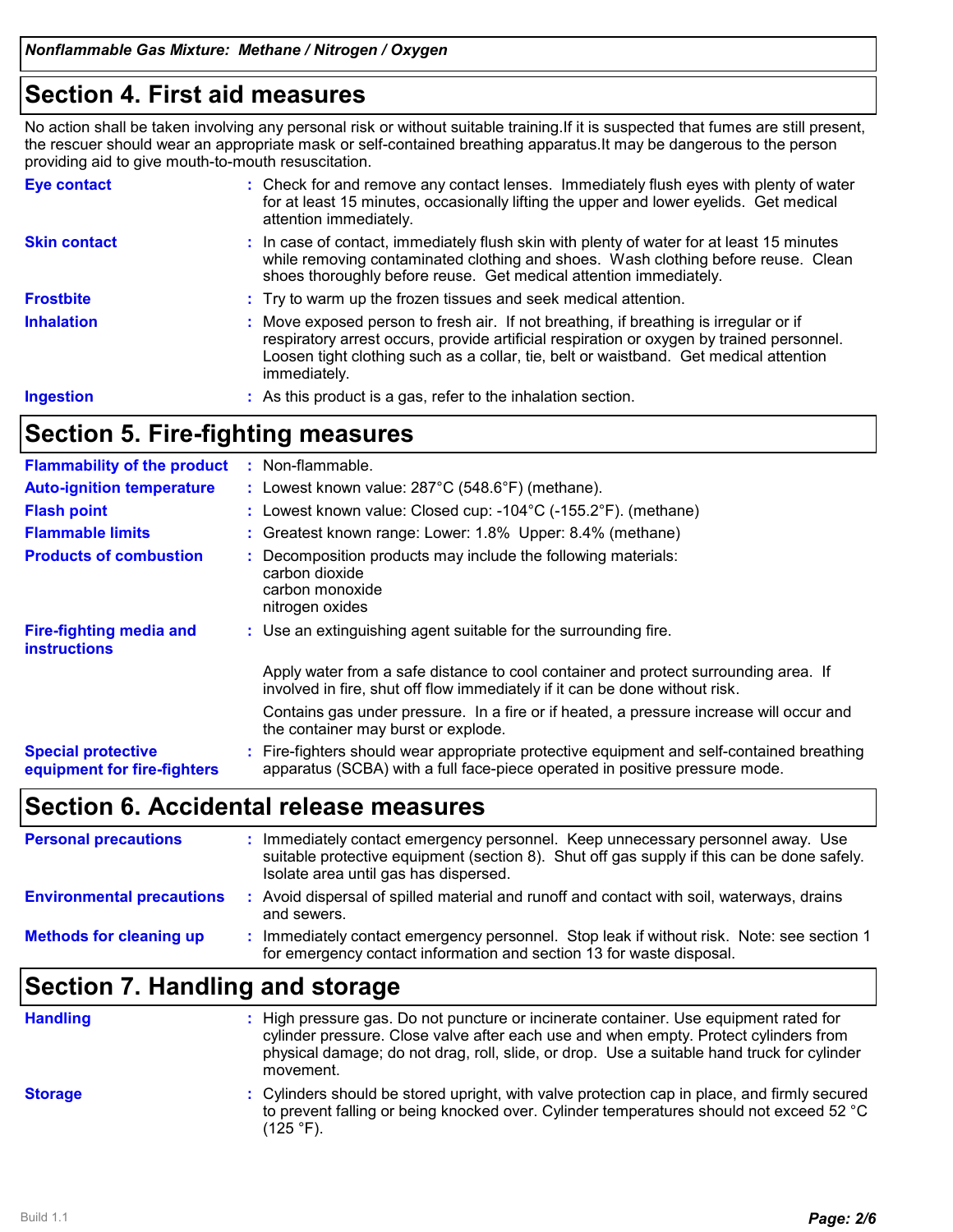# **Section 8. Exposure controls/personal protection**

| <b>Engineering controls</b>                            | : Use only with adequate ventilation. Use process enclosures, local exhaust ventilation or<br>other engineering controls to keep worker exposure to airborne contaminants below any<br>recommended or statutory limits.                                                                                                    |
|--------------------------------------------------------|----------------------------------------------------------------------------------------------------------------------------------------------------------------------------------------------------------------------------------------------------------------------------------------------------------------------------|
| <b>Personal protection</b>                             |                                                                                                                                                                                                                                                                                                                            |
| <b>Eyes</b>                                            | : Safety eyewear complying with an approved standard should be used when a risk<br>assessment indicates this is necessary to avoid exposure to liquid splashes, mists or<br>dusts.                                                                                                                                         |
| <b>Skin</b>                                            | Personal protective equipment for the body should be selected based on the task being<br>performed and the risks involved and should be approved by a specialist before handling<br>this product.                                                                                                                          |
| <b>Respiratory</b>                                     | : Use a properly fitted, air-purifying or air-fed respirator complying with an approved<br>standard if a risk assessment indicates this is necessary. Respirator selection must be<br>based on known or anticipated exposure levels, the hazards of the product and the safe<br>working limits of the selected respirator. |
|                                                        | The applicable standards are (US) 29 CFR 1910.134 and (Canada) Z94.4-93                                                                                                                                                                                                                                                    |
| <b>Hands</b>                                           | : Chemical-resistant, impervious gloves complying with an approved standard should be<br>worn at all times when handling chemical products if a risk assessment indicates this is<br>necessary.                                                                                                                            |
| <b>Personal protection in case</b><br>of a large spill | : Self-contained breathing apparatus (SCBA) should be used to avoid inhalation of the<br>product.                                                                                                                                                                                                                          |
| <b>Product name</b>                                    |                                                                                                                                                                                                                                                                                                                            |
| nitrogen<br>oxygen                                     | Oxygen Depletion [Asphyxiant]                                                                                                                                                                                                                                                                                              |
| methane                                                | <b>ACGIH TLV (United States, 3/2012).</b><br>$T(MA - A A A A - A A B A - A A B A - A A A B$                                                                                                                                                                                                                                |

TWA: 1000 ppm 8 hour(s).

**Consult local authorities for acceptable exposure limits.**

### **Section 9. Physical and chemical properties**

| <b>Melting/freezing point</b>     | : -187.6 $^{\circ}$ C (-305.7 $^{\circ}$ F) This is based on data for the following ingredient: methane.<br>Weighted average: $-210.9^{\circ}C$ ( $-347.6^{\circ}F$ ) |
|-----------------------------------|-----------------------------------------------------------------------------------------------------------------------------------------------------------------------|
| <b>Critical temperature</b>       | : Lowest known value: $-146.95^{\circ}$ C ( $-232.5^{\circ}$ F) (nitrogen).                                                                                           |
| <b>Vapor density</b>              | : Highest known value: 1.1 (Air = 1) (oxygen). Weighted average: $0.98$ (Air = 1)                                                                                     |
| Gas Density (lb/ft <sup>3</sup> ) | $\therefore$ Weighted average: 0.07                                                                                                                                   |
|                                   |                                                                                                                                                                       |

# **Section 10. Stability and reactivity**

| <b>Stability and reactivity</b>            | : The product is stable.                                                                                  |  |
|--------------------------------------------|-----------------------------------------------------------------------------------------------------------|--|
| <b>substances</b>                          | <b>Incompatibility with various</b> : Not considered to be reactive according to our database.            |  |
| <b>Hazardous decomposition</b><br>products | : Under normal conditions of storage and use, hazardous decomposition products should<br>not be produced. |  |
| <b>Hazardous polymerization</b>            | : Under normal conditions of storage and use, hazardous polymerization will not occur.                    |  |

# **Section 11. Toxicological information**

| <b>Toxicity data</b>                           |                                                                                                                         |
|------------------------------------------------|-------------------------------------------------------------------------------------------------------------------------|
| <b>Chronic effects on humans</b>               | : Contains material which may cause damage to the following organs: lungs, heart, central<br>nervous system (CNS).      |
| <b>Other toxic effects on</b><br><b>humans</b> | : No specific information is available in our database regarding the other toxic effects of<br>this material to humans. |
| <b>Specific effects</b>                        |                                                                                                                         |
| <b>Carcinogenic effects</b>                    | : No known significant effects or critical hazards.                                                                     |
| <b>Mutagenic effects</b>                       | : No known significant effects or critical hazards.                                                                     |
| <b>Reproduction toxicity</b>                   | : No known significant effects or critical hazards.                                                                     |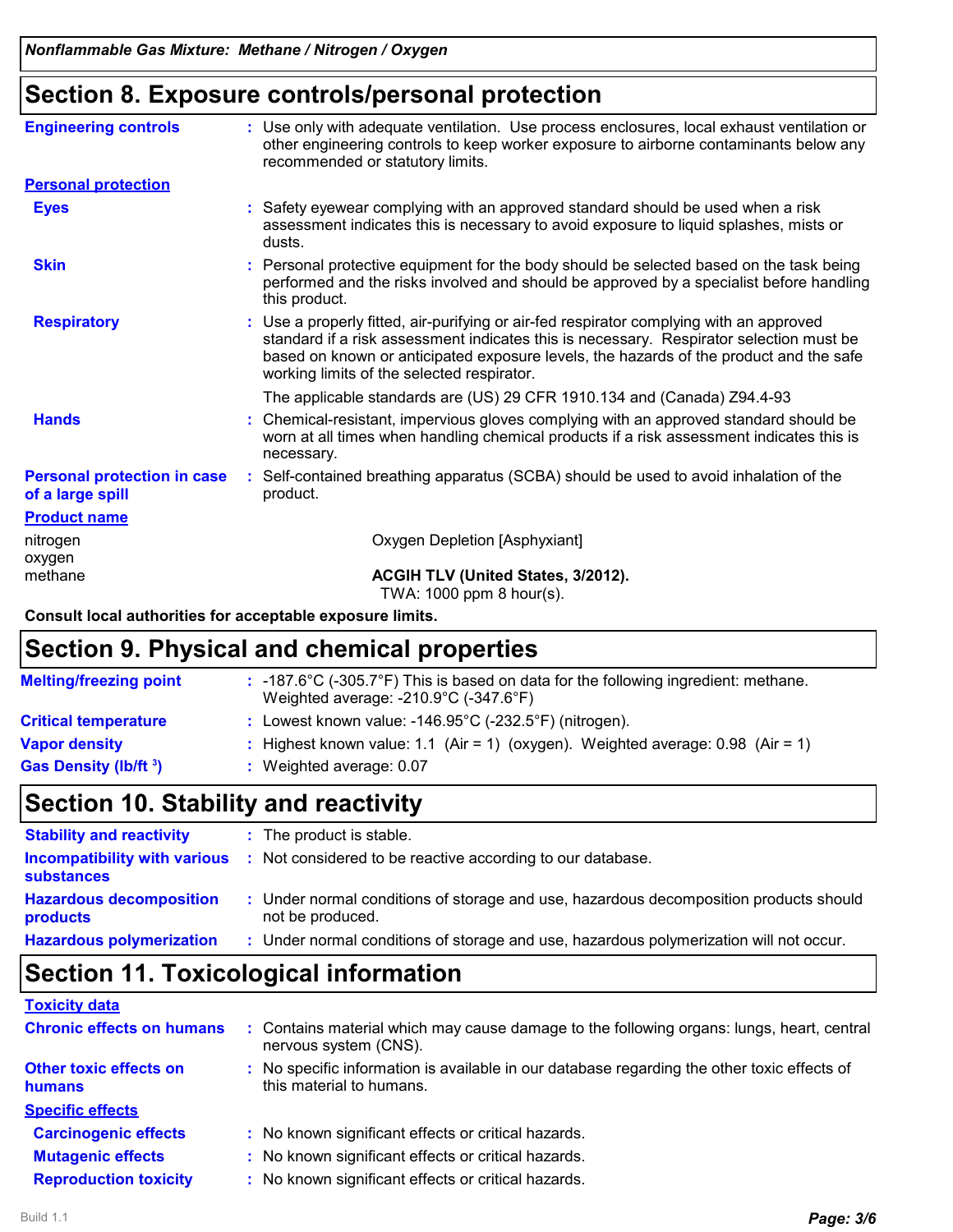# **Section 12. Ecological information**

#### **Aquatic ecotoxicity**

Not available.

| <b>Products of degradation</b>                      | : Products of degradation: carbon oxides $(CO, CO2)$ and water, nitrogen oxides $(NO, NO2)$<br>$etc.$ ). |
|-----------------------------------------------------|----------------------------------------------------------------------------------------------------------|
| <b>Environmental fate</b>                           | : Not available.                                                                                         |
| <b>Environmental hazards</b>                        | : No known significant effects or critical hazards.                                                      |
| <b>Toxicity to the environment : Not available.</b> |                                                                                                          |

## **Section 13. Disposal considerations**

**Product removed from the cylinder must be disposed of in accordance with appropriate Federal, State, local regulation.Return cylinders with residual product to Airgas, Inc.Do not dispose of locally.**

# **Section 14. Transport information**

| <b>Regulatory</b><br>information       | <b>UN number</b> | <b>Proper shipping</b><br>name | <b>Class</b> | <b>Packing group</b>  | <b>Label</b>    | <b>Additional</b><br>information                                                                                                                                                |
|----------------------------------------|------------------|--------------------------------|--------------|-----------------------|-----------------|---------------------------------------------------------------------------------------------------------------------------------------------------------------------------------|
| <b>DOT Classification</b>              | <b>UN1956</b>    | COMPRESSED GAS, 2.2<br>N.O.S.  |              | Not applicable (gas). | ONFLAMMABLE O   |                                                                                                                                                                                 |
| <b>TDG Classification</b>              | <b>UN1956</b>    | COMPRESSED GAS, 2.2<br>N.O.S.  |              | Not applicable (gas). |                 | <b>Explosive</b><br><b>Limit and</b><br>Limited<br><b>Quantity</b><br><b>Index</b><br>0.125<br><b>Passenger</b><br><b>Carrying</b><br><b>Road or Rail</b><br><b>Index</b><br>75 |
| <b>Mexico</b><br><b>Classification</b> | UN1956           | COMPRESSED GAS, 2.2<br>N.O.S.  |              | Not applicable (gas). | VONFLAMMABLE G. |                                                                                                                                                                                 |

**"Refer to CFR 49 (or authority having jurisdiction) to determine the information required for shipment of the product."**

# **Section 15. Regulatory information**

#### **United States**

| <b>U.S. Federal regulations</b> | : TSCA 8(a) IUR: Not determined<br>United States inventory (TSCA 8b): All components are listed or exempted.                                                                                                                                                                                                                                                                                                                                                                                              |
|---------------------------------|-----------------------------------------------------------------------------------------------------------------------------------------------------------------------------------------------------------------------------------------------------------------------------------------------------------------------------------------------------------------------------------------------------------------------------------------------------------------------------------------------------------|
|                                 | SARA 302/304/311/312 extremely hazardous substances: No products were found.<br><b>SARA 302/304 emergency planning and notification:</b> No products were found.<br>SARA 302/304/311/312 hazardous chemicals: methane; nitrogen; oxygen<br>SARA 311/312 MSDS distribution - chemical inventory - hazard identification:<br>methane: Fire hazard, Sudden release of pressure; nitrogen: Sudden release of<br>pressure; oxygen: Fire hazard, Sudden release of pressure, Delayed (chronic) health<br>hazard |
|                                 | Clean Air Act (CAA) 112 accidental release prevention - Flammable Substances:                                                                                                                                                                                                                                                                                                                                                                                                                             |

Methane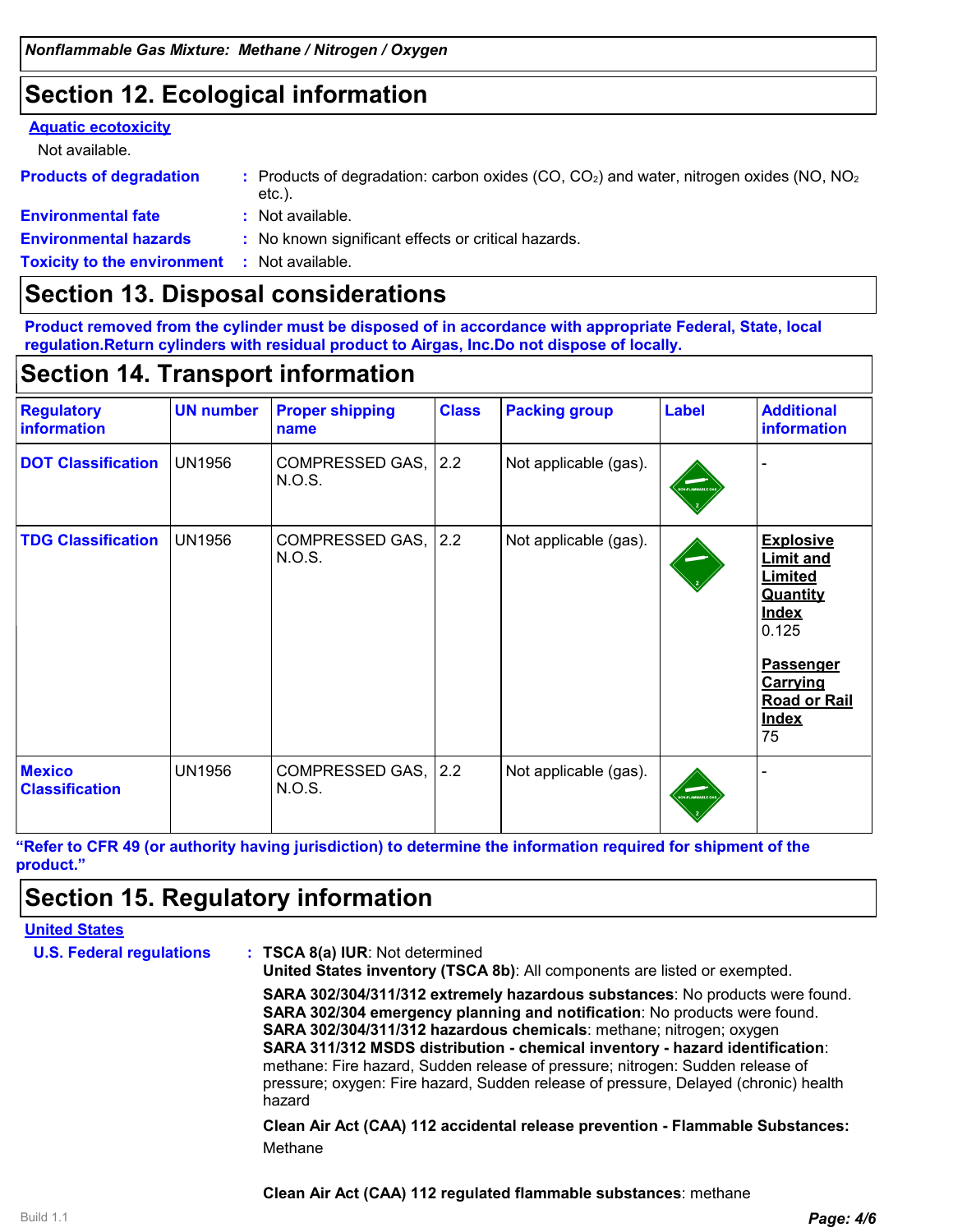| Nonflammable Gas Mixture: Methane / Nitrogen / Oxygen |  |
|-------------------------------------------------------|--|
|-------------------------------------------------------|--|

| <b>State regulations</b> | : Connecticut Carcinogen Reporting: None of the components are listed.<br>Connecticut Hazardous Material Survey: None of the components are listed.<br>Florida substances: None of the components are listed.<br>Illinois Chemical Safety Act: None of the components are listed.<br>Illinois Toxic Substances Disclosure to Employee Act: None of the components are<br>listed.<br>Louisiana Reporting: None of the components are listed.<br>Louisiana Spill: None of the components are listed.<br>Massachusetts Spill: None of the components are listed.<br>Massachusetts Substances: The following components are listed: OXYGEN (LIQUID);<br>NITROGEN; METHANE<br>Michigan Critical Material: None of the components are listed.<br>Minnesota Hazardous Substances: None of the components are listed.<br>New Jersey Hazardous Substances: The following components are listed: OXYGEN;<br>NITROGEN; METHANE<br>New Jersey Spill: None of the components are listed.<br>New Jersey Toxic Catastrophe Prevention Act: None of the components are listed.<br>New York Acutely Hazardous Substances: None of the components are listed.<br>New York Toxic Chemical Release Reporting: None of the components are listed.<br>Pennsylvania RTK Hazardous Substances: The following components are listed: |  |  |  |
|--------------------------|-------------------------------------------------------------------------------------------------------------------------------------------------------------------------------------------------------------------------------------------------------------------------------------------------------------------------------------------------------------------------------------------------------------------------------------------------------------------------------------------------------------------------------------------------------------------------------------------------------------------------------------------------------------------------------------------------------------------------------------------------------------------------------------------------------------------------------------------------------------------------------------------------------------------------------------------------------------------------------------------------------------------------------------------------------------------------------------------------------------------------------------------------------------------------------------------------------------------------------------------------------------------------------------------------------------|--|--|--|
|                          | OXYGEN; NITROGEN; METHANE<br>Rhode Island Hazardous Substances: None of the components are listed.                                                                                                                                                                                                                                                                                                                                                                                                                                                                                                                                                                                                                                                                                                                                                                                                                                                                                                                                                                                                                                                                                                                                                                                                          |  |  |  |
| <b>Canada</b>            |                                                                                                                                                                                                                                                                                                                                                                                                                                                                                                                                                                                                                                                                                                                                                                                                                                                                                                                                                                                                                                                                                                                                                                                                                                                                                                             |  |  |  |
| <b>WHMIS (Canada)</b>    | : Class A: Compressed gas.                                                                                                                                                                                                                                                                                                                                                                                                                                                                                                                                                                                                                                                                                                                                                                                                                                                                                                                                                                                                                                                                                                                                                                                                                                                                                  |  |  |  |
|                          | <b>CEPA Toxic substances:</b> The following components are listed: Methane<br>Canadian ARET: None of the components are listed.<br><b>Canadian NPRI:</b> The following components are listed: Volatile organic compounds<br>Alberta Designated Substances: None of the components are listed.<br>Ontario Designated Substances: None of the components are listed.<br>Quebec Designated Substances: None of the components are listed.                                                                                                                                                                                                                                                                                                                                                                                                                                                                                                                                                                                                                                                                                                                                                                                                                                                                      |  |  |  |
|                          |                                                                                                                                                                                                                                                                                                                                                                                                                                                                                                                                                                                                                                                                                                                                                                                                                                                                                                                                                                                                                                                                                                                                                                                                                                                                                                             |  |  |  |

# **Section 16. Other information**

| <b>United States</b>                                           |   |                            |                                                             |
|----------------------------------------------------------------|---|----------------------------|-------------------------------------------------------------|
| <b>Label requirements</b>                                      |   | : CONTENTS UNDER PRESSURE. |                                                             |
| <b>Canada</b>                                                  |   |                            |                                                             |
| <b>Label requirements</b>                                      |   | : Class A: Compressed gas. |                                                             |
| <b>Hazardous Material</b>                                      | ÷ | <b>Health</b>              | 1                                                           |
| <b>Information System (U.S.A.)</b>                             |   |                            |                                                             |
|                                                                |   | <b>Flammability</b>        | $\Omega$                                                    |
|                                                                |   | <b>Physical hazards</b>    | 0                                                           |
|                                                                |   |                            |                                                             |
| <b>National Fire Protection</b><br><b>Association (U.S.A.)</b> | t | 0<br><b>Health</b>         | <b>Flammability</b><br><b>Instability</b><br><b>Special</b> |

#### **Notice to reader**